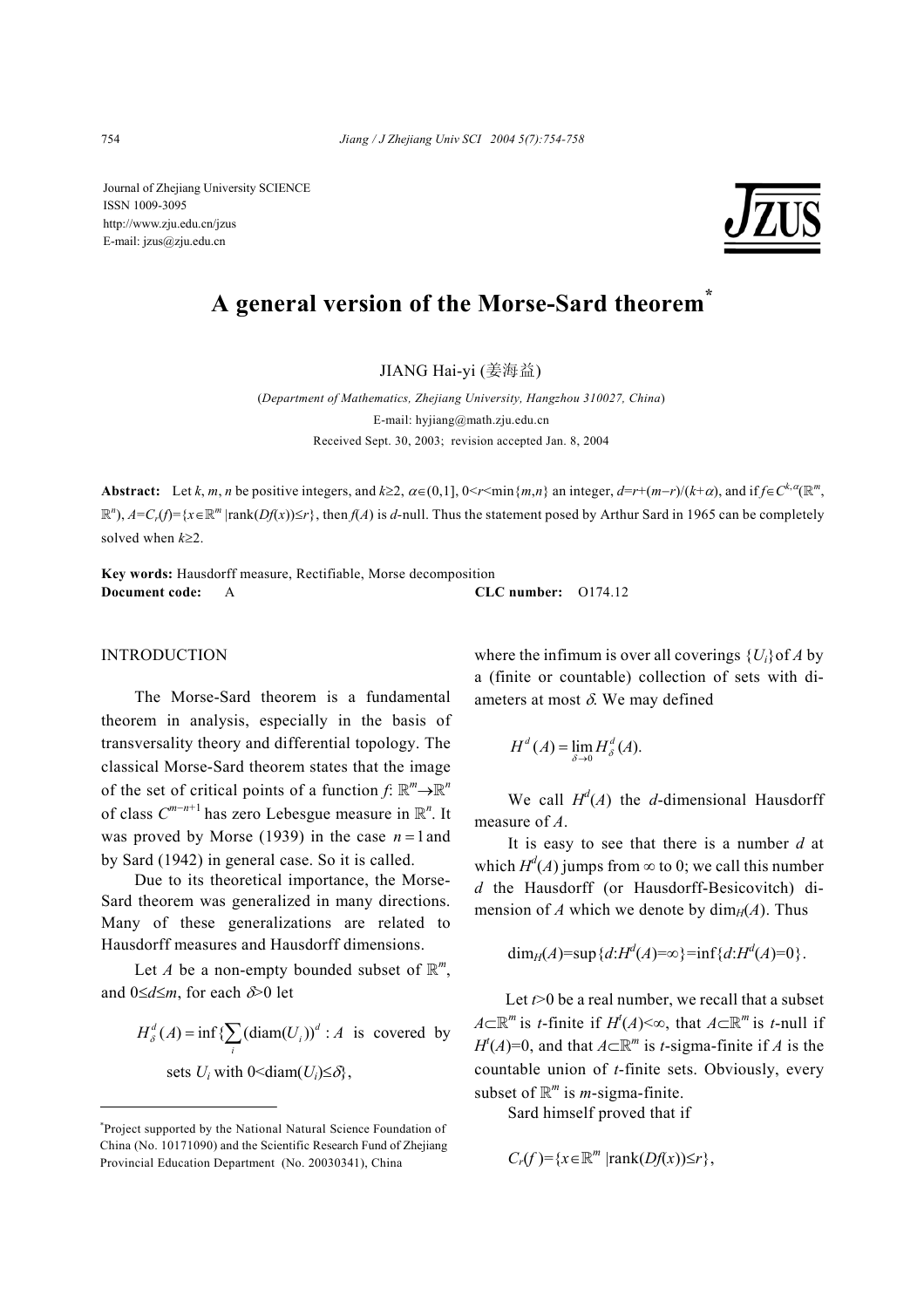then for any  $\varepsilon > 0$  there is  $k \in N$  such that if *f* is  $C^k$  then  $f(C_r(f))$  has zero Hausdorff measure of dimension  $r + \varepsilon$  (Sard, 1965). This result was made more precise by Federer (Federer, 1969), who proved that if *k*∈*N* then the Hausdorff measure of dimension  $r+(m-r)/k$  of  $f(C_r(f))$  is zero. Later, Yomdin (1983) proved that the Hausdorff dimension of  $f(C_r(f))$  is at most  $r+(m-r)/(k+\alpha)$ , provided that  $f \in C^{k,\alpha}$ , where  $k \in N$  and  $\alpha \in [0,1]$ . Bates (1993) improved the hypothesis of the classical Morse-Sard theorem from *f*∈*C*<sup>*m*−*n*+1</sup> to *f*∈*C*<sup>*m*−*n*,1</sup>. More recently, Norton (1994) improved the hypothesis of the classical Morse-Sard theorem from  $f \in C^{m-n,1}$  to  $f \in C^{m-n,z}$ .

For *m*, *n*,  $k \in N$ , and  $\alpha \in [0,1]$ ,  $f \in C^{k,\alpha}$  and *A* has rank *r* for *f* can be defined as follows:

**Definition 1** A function  $f: \mathbb{R}^m \rightarrow \mathbb{R}^n$  is of class  $C^{k,\alpha}$ if *f* is  $C^k$  on  $\mathbb{R}^m$  and *k*th derivative  $D^k f$  satisfies the <sup>α</sup>-Hölder condition: for every compact subset *U* of R*<sup>m</sup>* there is an *M*>0 such that

$$
\left\| D^k f(x) - D^k f(y) \right\| \le M \left\| x - y \right\|^{\alpha}, \text{ for all } x, y \in U.
$$

**Definition 2** *A* is a set of rank *r* for  $f: \mathbb{R}^m \to \mathbb{R}^n$  if the rank of *Df*(*x*) is at most *r* for every  $x \in A$ , i.e.,  $A \subset$  $C_r(f)$ , where *r* is a non-negative integer and

$$
C_r(f):=\{x\in\mathbb{R}^m\,|\text{rank}(Df(x))\leq r\}.
$$

For  $\alpha \in (0,1)$ , we denote  $\Lambda_{\alpha}$  the Lipschitz space of those continuous functions  $f: \mathbb{R}^m \rightarrow \mathbb{R}^n$  for which

$$
||f||_{\alpha} = \sup_{x \in \mathbb{R}^m} |f(x)| + \sup_{x, h \in \mathbb{R}^m, |h| > 0} \frac{|f(x+h) - f(x)|}{|h|^{\alpha}} < \infty.
$$

A function  $f: \mathbb{R}^m \to \mathbb{R}^n$  belongs to  $\Lambda_1$  if  $f$  is continuous and

$$
||f||_1 = \sup_{x \in \mathbb{R}^m} |f(x)| + \sup_{x,h \in \mathbb{R}^m, |h| > 0} \frac{|f(x+h) - f(x)|}{|h|^1} < \infty.
$$

For  $s=k+\alpha>1$ , the class  $\Lambda_s$  is then defined inductively as the space of  $C^k$  functions  $f: \mathbb{R}^m \rightarrow \mathbb{R}^n$  for which

$$
||f||_{s} = ||f||_{s-1} + ||Df||_{s-1} < \infty.
$$

When *s*>1 is not an integer, each element of the Hölder class  $C^s$  coincides locally with some member of  $\Lambda_s$ . For  $k \in N$ , the Lipschitz space  $\Lambda_k$  strictly contains  $C^k$ . A function  $f \in C^k$  coincides locally with some member of  $\Lambda_k$  provided that the  $(k-1)$ -derivative of *f* satisfies the local Zygmund condition. For details, see Stein (1970).

For  $t \in N$ , a set  $A \subset \mathbb{R}^m$  is called  $(H^t,t)$ -rectifiable if  $H^t(A) \leq \infty$  and  $H^t$ -almost all of *A* is contained in the union of the images of countably many Lipschitz functions from  $\mathbb{R}^t$  to  $\mathbb{R}^m$ . These sets are the generalized surfaces of geometric measure theory. They include countable unions of immersed manifolds (as long as the total area stays finite) and arbitrary subset of  $\mathbb{R}^t$ . For details, see Federer (1969).

Without confusion, for *A*⊂R*<sup>m</sup>*, we denote  $diam(A)$  by |A|.

The aim of this note is to prove the statement posed by Sard (1965). It is a corollary of the following conjecture.

**Conjecture 1** Let *k*, *m*, *n* be positive integers, and  $k \geq 2$ ,  $\alpha \in (0,1]$ ,  $0 \leq r \leq \min\{m,n\}$  an integer,  $d=r+$  $(m-r)/(k+\alpha)$ , and if  $f \in C^{k,\alpha}(\mathbb{R}^m, \mathbb{R}^n)$ ,  $A=C_r(f)=\{x \mid$ rank $(Df(x)) \leq r$ } then  $f(A)$  is *d*-null.

This conjecture is a corollary of our main result. And our main result is the following theorem. **Theorem 1** Fix *t*, *k*, *m*,  $n \in N$  and  $r \in N \cup \{0\}$  with *t*>*r*, <sup>α</sup>∈(0,1], *k*≥2, set *d*=*r*+(*t*−*r*)/(*k*+α). Let *A*⊂R*<sup>m</sup>* be a *t*-sigma-finite set of rank *r* for a  $C<sup>1</sup>$  differentiable map  $f: \mathbb{R}^m \to \mathbb{R}^n$ . If  $f \in \Lambda_{k+\alpha}$  and  $A$  is *t*-rectifiable, then  $f(A)$  is d-null.

Note that if  $k + \alpha > 1$  and  $t > r$ , then  $t \le r + (t - r)$  $(k+\alpha)$ , and the conclusion of the theorem is trivial. If  $t=r$ , then the statement of the theorem is false, for example, consider the projection  $\pi : \mathbb{R}^m \to \mathbb{R}^n$  defined by

$$
\pi(x_1,...,x_r,...,x_m)=(x_1,...,x_r,0,...,0).
$$

It is to see  $A = \mathbb{R}^m$  is a set of rank *r* for  $\pi$ , and  $\pi$  is  $C^{\infty}$ , but  $f(A) = \mathbb{R}^r$  is not *r*-null.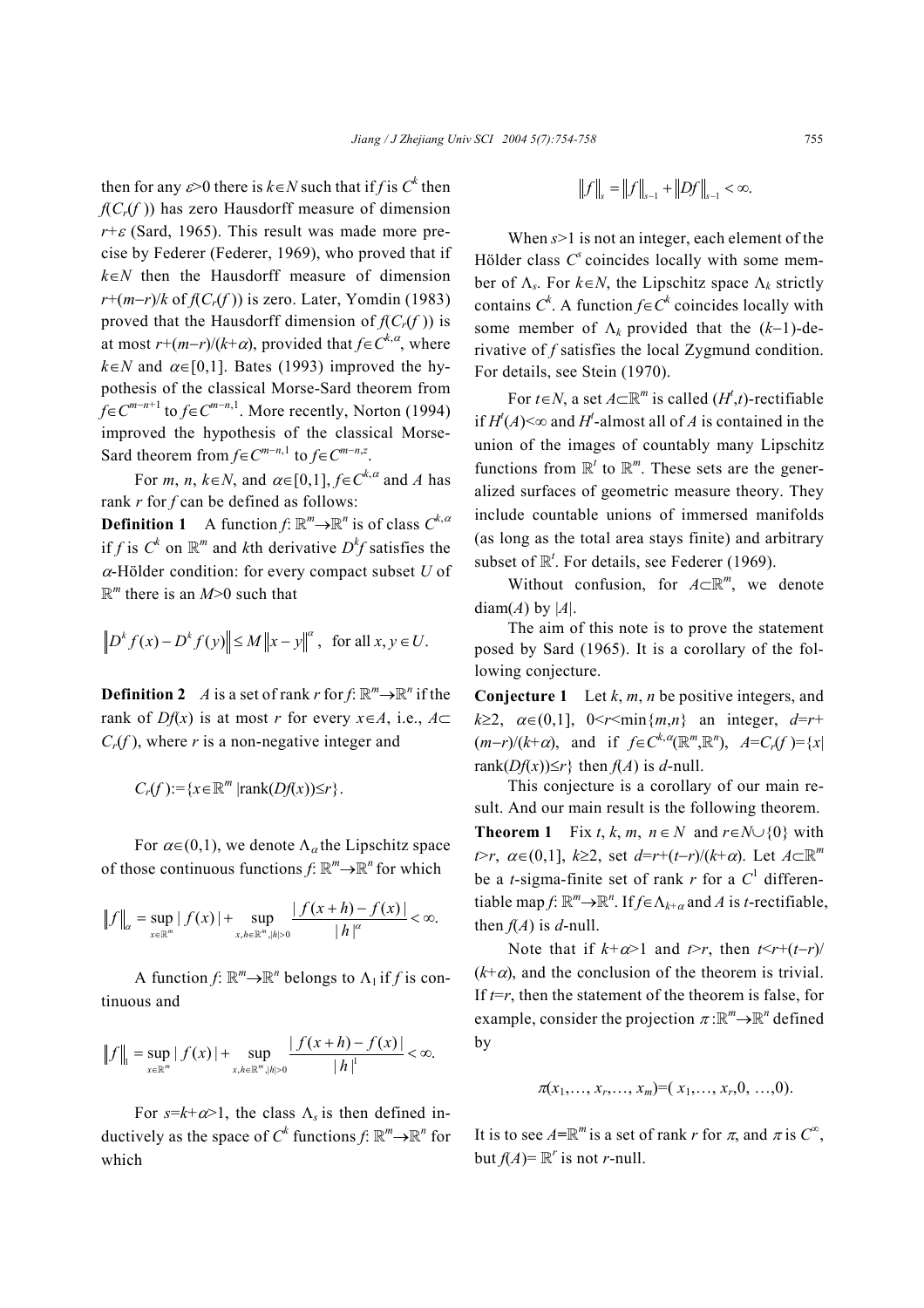## DECOMPOSITIONS OF CRITICAL SETS

**Lemma 1** Fix  $\eta$ >0. Let  $A \subset \mathbb{R}^m$  be a set of rank *r* for a *C*<sup>1</sup> differentiable map  $f:\mathbb{R}^m \to \mathbb{R}^n$ . If  $s > 2$ ,  $f \in \Lambda_s$ , and *A* is *t*-rectifiable for some *t*∈*N*, then there exists a decomposition  $\{A_2\}$  of *A* such that  $A_0$  is *t*-null,  $\sum |A_i|^t \le H^t(A) + 1$ , and for each  $i \in N$ , there is a constant  $M_i$ >0 and a splitting of  $\mathbb{R}^m$  such that for any set *S*⊂R*<sup>m</sup>*,

$$
|f(S \cap A_i) \leq (||f||_1 + \eta) |S'| + M_i |S'| |A_i| + \eta |A_i|^{s}.
$$

where the splitting of  $E=\mathbb{R}^m$  is  $E=E'\oplus E''$  with  $dim(E') \leq r$ , and *S'* is the orthogonal projection of *S* in the space *E*′.

 To prove this lemma, we will need the following generalization of the Morse decomposition lemma.

**Lemma 2** Let  $h: \mathbb{R}^m \to \mathbb{R}^n$  be a  $C^1$  and  $\Lambda_s$  map with *s*>1. If *h*≡0 on *A*⊂R*<sup>m</sup>*, then for each η>0 there exists a decomposition  $\{A_i\}$  of *A* such that  $A_0$  is countable, and for each *i*∈*N*, there is a closed ball  $B_i \subset \mathbb{R}^{ni}$  and a *C*<sup>1</sup> map  $\psi_i$ : $B_i \rightarrow \mathbb{R}^m$  such that

1.  $A_i \subset \psi_i(B_i)$  and  $|x-y| \leq |\psi_i(x) - \psi_i(y)| \leq (1+\eta)|x-y|$ for all  $x, y \in B_i$ ;

2. For all *x*,  $x' \in \psi_i^{-1}(A_i)$  and *y* in the line segment *xx'*,  $|h(\psi_i(y)) - h(\psi_i(x))| \leq M_i |x - y|^s$ , for some constant *Mi*>0.

To know the proof of this lemma, see Norton (1994) or Jiang and Xi (2000).

**Proof of Lemma 1** Let  $E=\mathbb{R}^m$ , we first prove the lemma assuming that with respect to some splitting  $E=E'\oplus E''$ , the map *f* is of the form

$$
f(z,y)=(h(z), g(z,y))
$$

for some *h*, *g* such that  $D_2g \equiv 0$  on *A*. Since *A* is *t*-rectifiable, combining Lemma 2 with the definition of rectifiability, we obtain a countable decomposition  ${A_i}$  of *A* such that  $A_0$  is *t*-null, and for each *i*∈*N*, there exists a ball  $B_i \subset \mathbb{R}^t$  and a  $C^1$  map  $\psi_i$ :  $B_i \rightarrow E$  such that

1.  $A_i \subset \psi_i(B_i)$  and each point of  $\psi_i^{-1}(A_i)$  is a

Lebesgue density point;

2.  $|x-y| \leq |y_i(x)-y_i(y)| \leq 2|x-y|$  for all *x*, *y*∈*B<sub>i</sub>*;

3. For all  $x, x' \in \psi_i^{-1}(A_i)$  and  $y \in xx'$ ,  $|D_2g(\psi_i(y))|$  $\leq M_i |x-y|^{s-1}$ .

To obtain the desired decomposition of *A*, we will further decompose each *Ai*.

Fix *i*∈*N*, suppose that  $(z,y)$ ,  $(z',y')\in S\cap A_i$ . Then

$$
|f(z,y)-f(z',y')| \leq |f(z,y)-f(z,y')| + |f(z',y)-f(z',y')|
$$
  
\n
$$
\leq ||f||_1 |S'| + |g(z',y) - g(z',y')|.
$$

Given  $\eta$ >0, since  $s$ >2, we can fix a positive integer *P* such that  $2^{s}M_{i}P^{2-s} < \eta$ . Since each  $x \in$  $\psi_i^{-1}(A_i)$  is a density point, there exists  $\varepsilon_x > 0$  such that if  $Q(x, \varepsilon)$  is a cube of edge  $\varepsilon \leq \varepsilon_x$  centered at  $x \in \psi_i^{-1}(A_i)$ , then

$$
\frac{H^{t}(Q \cap \psi_{i}^{-1}(A_{i}))}{H^{t}(Q)} \geq 1 - P^{-t} \dots \dots \dots (*)
$$

The collection  $\mathfrak{I} = \{Q(x,\varepsilon): x \in \psi_i^{-1}(A_i), \varepsilon \leq \varepsilon_x\}$  is a Vitali family for  $\psi_i^{-1}(A_i)$ , and so there exists a sequence of pairwise disjoint cubes  ${Q_i} \subset \mathfrak{I}$  such that  $\psi_i^{-1}(A_i) \cup_j (x_j, \varepsilon_j)$  is *t*-null and

$$
\sum_j \varepsilon_j^t < H^t(\psi_i^{-1}(A_i))+1.
$$

Fix *j*, consider  $(z,y)$ ,  $(z',y') \in Q_j \cap \psi_i^{-1}(A_i)$ . By Condition (\*), it follows that there are  $x_0, \ldots, x_p$  in  $Q_j \cap \psi_i^{-1}(A_i)$  such that *x*=*x*<sub>0</sub>, *y*=*x<sub>p</sub>*, and  $|x_l$ −*x*<sub>*l*+1</sub>| <2|*Q<sub>j</sub>*|・ *P*<sup>−1</sup> for all *l*. Let  $\gamma$ :[0, 1]→*E* be the composition of  $\psi$ *i* with the piecewise linear path connecting the points *x<sub>l</sub>*. If  $\tilde{\gamma}$ :[0,1]  $\rightarrow$  *E* is the composition of  $\gamma$  with the projection onto  $\{z'\}\times E''$ , then

$$
| g(z, y) - g(z', y') | = \int_0^1 D_2 g(\tilde{\gamma}(t)) \tilde{\gamma}'(t) dt |
$$
  
\n
$$
\leq \int_0^1 |D_2 g(\tilde{\gamma}(t)) - D_2 g(\gamma(t))| |\tilde{\gamma}'(t)| dt
$$
  
\n
$$
+ \int_0^1 |D_2 g(\gamma(t))| |\tilde{\gamma}'(t)| dt.
$$

Since  $|\tilde{\gamma}'(t)| \leq 2 |Q_i|$  and  $|\tilde{\gamma}(t)| \leq 2 |Q_i|$  for all *t*,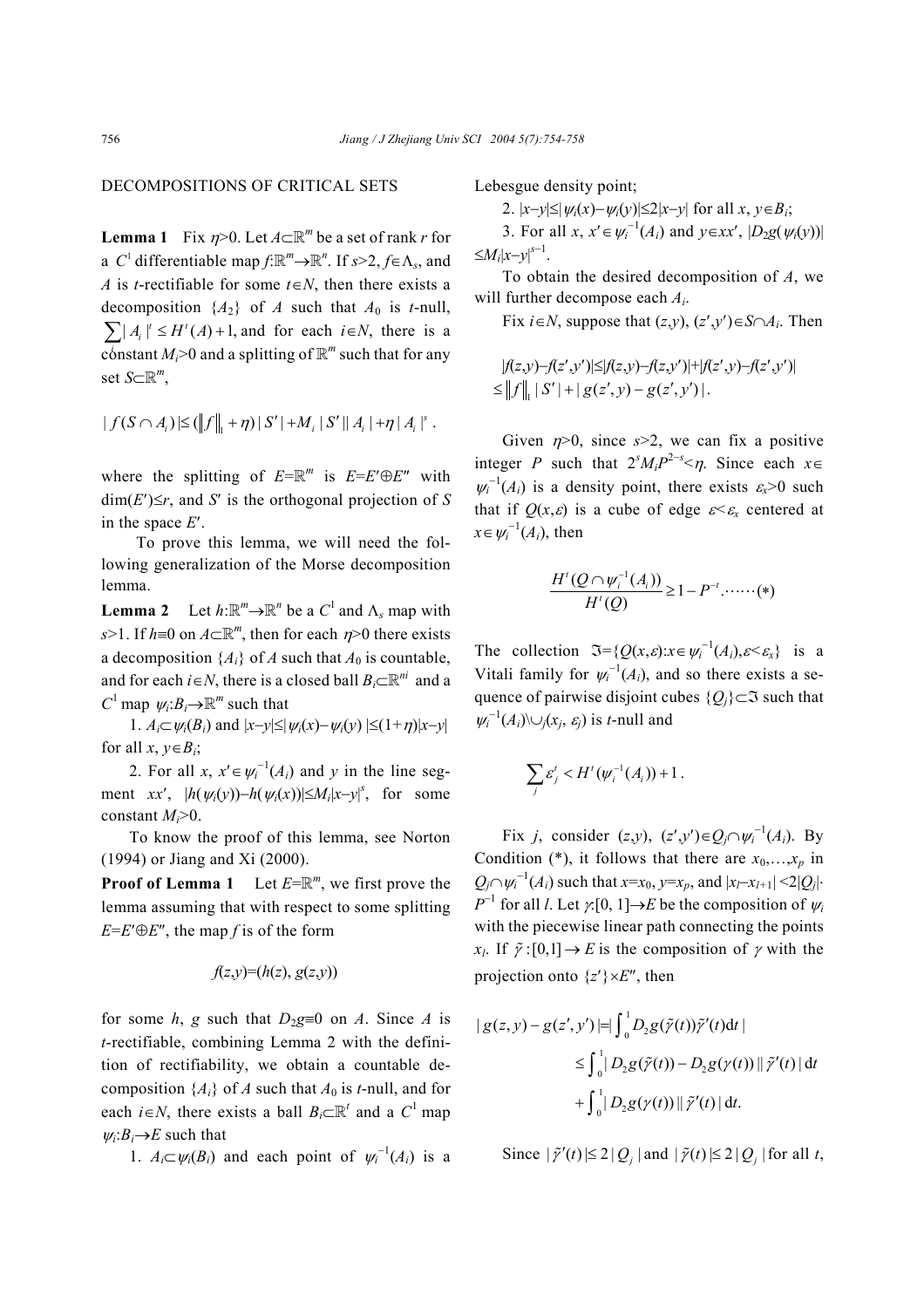we have

$$
|D_2 g(\tilde{\gamma}(t)) - D_2 g(\gamma(t))|| \tilde{\gamma}'(t) | \leq 2 ||f||_2 |S'||Q_j|.
$$

Finally, property 1 of the map <sup>ψ</sup>*i* in Proof of Lemma 1 implies that for each *l*, we have  $|x_l-x_{l+1}| \leq 2$  $|Q_i|/P$ , and so from property 3, it follows that

$$
\int_0^1 |D_2 g(\gamma(t))| \tilde{\gamma}'(t) | dt \le 2 |Q_j| M_i \sum_{l=0}^{p-1} |x_l - x_{l+1}|^{s-1}
$$
  

$$
\le 2^s M_i P^{2-s} |Q_j|^s.
$$

Thus, proceeding as above, and applying the inequality  $2^{s}M_{i}P^{2-s} < \eta$ , we obtain

$$
|f(S \cap \psi_i(Q_j))| \leq ||f||_1 |S'|
$$
  
+ 
$$
+ M_i |S'||Q_j| + \eta |Q_j|^{s}.
$$

For each *i*∈*N*, we now choose a collection of cubes  $Q_i$  associated to  $A_i$  as above. The decomposition  ${A_i}$  is given by a denumeration of the sets  $\psi_i$  $(O<sub>i</sub>) ∩ A$ , and  $A<sub>0</sub> = A\A<sub>i</sub>$  then satisfies the lemma.

For the general case, we apply the implicit function theorem locally to find a diffeomorphism  $\varphi$ : *E*=*E*′ $\oplus$ *E*″ $\rightarrow$ *E* such that  $f \circ \varphi$  is of the split form above.

Note that if we compose the map *f* in Lemma 2 with a  $C^1$  diffeomorphism  $\varphi$ :  $E \rightarrow E$ , then we obtain the estimate

$$
|(f\circ\varphi)(x)-(f\circ\varphi)(y)|\leq (||f||_{s}+\eta)||\varphi||_{1}^{s}|x-y|^{s}.
$$

In other words, we can compose Morse decompositions with a  $C^1$  diffeomorphism  $\varphi$  and only increase the constants by the  $C^1$  norm of  $\varphi$ .

### PROOF OF THE MAIN THEOREM

Fix  $t$ ,  $s>1$ ,  $r \in N$ . We consider a *t*-finite set *A*⊂ $\mathbb{R}^m$  of rank-*r* points for a  $C^1$  map  $f: \mathbb{R}^m \to \mathbb{R}^n$ . Since *Df* is continuous, the function  $x \rightarrow \text{rank}(Df(x))$  is lower semi-continuous on R*<sup>m</sup>*, and so its level sets are Borel sets. Consequently, there is a Borel set

*A*′ of rank-*r* points of *f* which contains *A* and satisfies  $H^t(A^t) = H^t(A)$ .

For  $\mu$ ,  $\eta$ >0, we suppose for the moment that there is a decomposition  ${A_i}$  of *A'* such that for each *i*∈*N* and  $\delta \in (0, M_i^{-1})$ , choose a covering {*S<sub>j</sub>*} of *A<sub>i</sub>* such that  $|S_i| = \varepsilon_i < \delta$  for each *j* and

$$
\sum_j \varepsilon_j^t \le H^t(A_i) + \delta.
$$

For each *j*, let *Sj*′, *Sj*″ denote the orthogonal projections of  $S_i$  in the subspaces  $E_i'$  and  $E_i''$ , respectively. Obviously,  $|S_i'| \leq |S_i|$ , and there exists an *r*-cube  $Q_j' \subset E_i'$  of diameter  $\leq (1+r)^{1/2} \varepsilon_j$  which contains  $S_i'$ . The product  $Q_i' \times S_i''$  then contains  $S_i$  and has diameter  $\leq (1+r)^{1/2} \varepsilon_j$ . Given  $\mu$ >0, we partition  $Q_j'$ into  $([\mu^{-1} \varepsilon_j^{1-s}] + 1)^r$  sub-cubes of equal edge  $\leq \mu \varepsilon_j^s$ . For every such sub-cube  $\tilde{Q}$ , we have  $|\tilde{Q}| \leq r^{1/2} \mu \varepsilon_i^s$ , so that

$$
| f(A_i \cap (\tilde{Q} \times S_j''))| \le (P(\eta, \mu) + M_i \delta) \varepsilon_j^s
$$
  
for some  $p(\eta, \mu)$ 

For  $d=r+(t-r)/s$  and  $P=P(\eta, \mu)$ , we then have

$$
H^d(f(A_i)) \le \sum_j \left( [\mu^{-1} \varepsilon_j^{1-s}] + 1 \right)^r \left( (P + M_i \delta) \varepsilon_j^s \right)^d
$$
  

$$
\le 2^r (P + M_i \delta)^d \mu^{-r} \left( H^t(A_i) + \delta \right),
$$

so that letting  $\delta$  tending to 0 gives

$$
H^d(f(A_i)) \leq 2^r P^d \mu^{-r} H^t(A_i).
$$

Since the *Ai*'s are disjoint Borel sets, we have

$$
H^{d}(f(A)) \leq \sum_{i=1}^{\infty} H^{d}(f(A_{i}))
$$
  

$$
\leq 2^{r} P^{d} \mu^{-r} H^{t}(A) \cdot \cdots \cdot (**)
$$

**Proof of Theorem 1** If  $s=k+\alpha>2$ , Lemma 1 asserts if *A* is *t*-rectifiable, then  $A\lambda A_0$  admits a decomposition of the form above, the inequality (\*\*) above holds for all  $\eta$ ,  $\mu$ >0 with